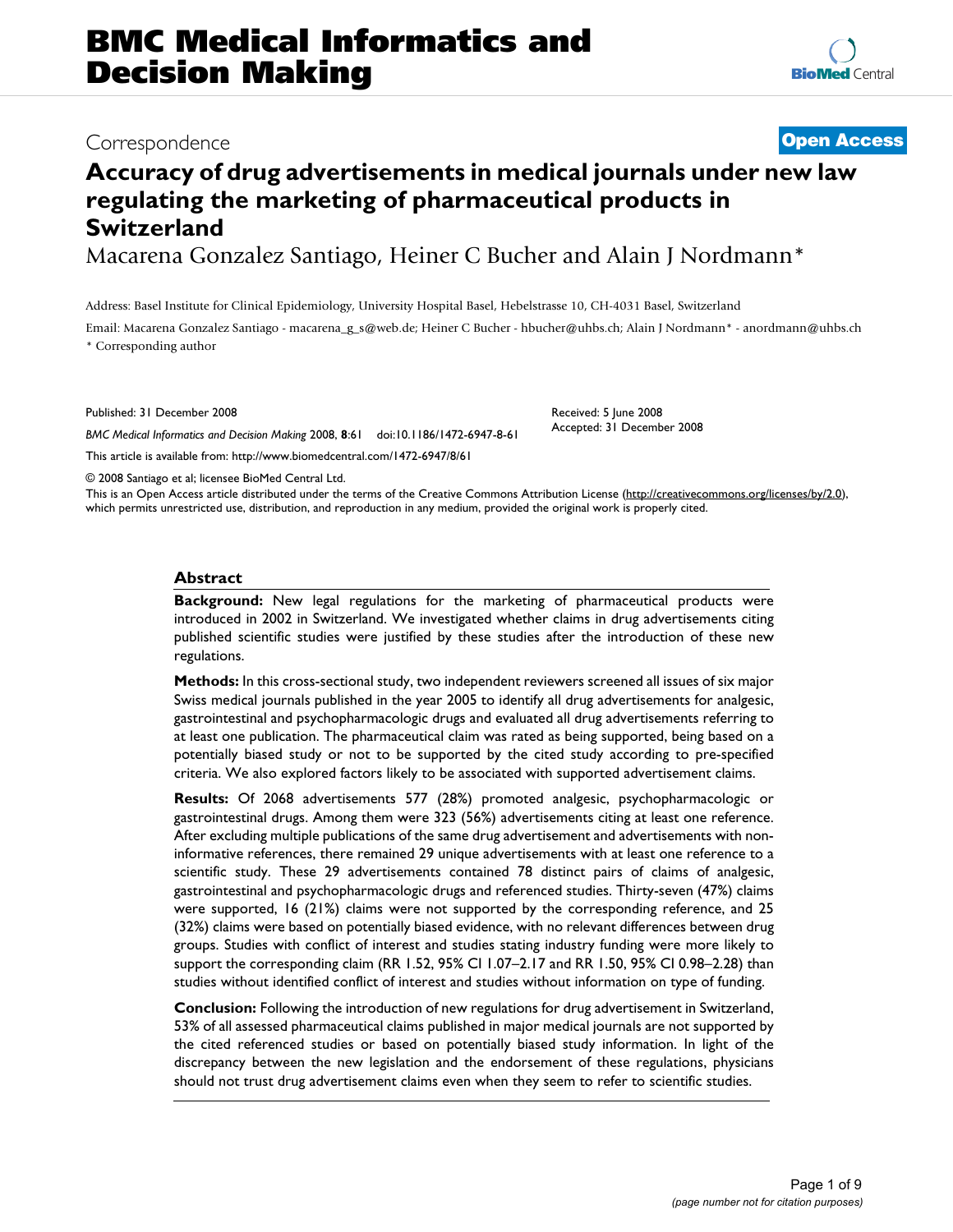# **Background**

Drug advertisement is an effective tool to form physicians' perception of drug efficacy and prescription behaviour [1- 4]. Advertisement claims of pharmaceutical companies have been criticized for making exaggerated claims, emphasizing relative over absolute effect measures [5], omission of adverse effects, and for use of different standards for promoting drugs in resource-limited countries [6].

In step with the growing importance of evidence-based medicine, we have observed the pharmaceutical industry in Switzerland increasingly including bibliographical references in drug advertisements to give apparent support to promotional claims. The accuracy of drug advertisements in medical journals and direct-to consumer advertisements in relation to cited scientific material has been addressed by various investigations and inaccurate or misleading claims in drug advertisements have been identified [7-16].

On January 1st 2002, Switzerland introduced the new Federal Act on Therapeutic Products that defines new regulations for the marketing of pharmaceutical products [17]. The law requires that advertisements claims "have to be accurate, balanced and supported by evidence". Marketing claims must "reflect current scientific knowledge" and "only studies conducted according to good clinical practice" may be cited. Claims in advertisements "must be quoted accurately, completely and need to be exactly referenced" [17].

In this study, we evaluate the accuracy of advertisement claims by the pharmaceutical industry that have been published in the six most widespread medical journals in Switzerland 3 years following the introduction of the new Federal Act on Therapeutic Products. In addition, we evaluated whether claims were based on potentially biased studies. We also explored factors likely to be associated with supported advertisement claims such as claims referring to studies with industry funding, claims referring to studies with potential conflict of interest, and claims referring to studies with double blind study design.

We assumed that this time period would be sufficient to allow for the adaptation to the new requirements. We focused our research on claims in pharmaceutical advertisements for analgesic, gastrointestinal and psychopharmacologic drugs for three reasons. They belong to the most frequently prescribed drugs in primary care, no previous study has addressed the adequacy of advertisement claims for these drug categories and because we expected referenced studies relating to these drugs report functional or quality of life related endpoints that are of immediate importance to patients.

# **Methods**

In this cross-sectional study, we screened all issues of six major Swiss medical journals [18-23], including the official weekly organ of the Swiss Medical Association (FMH) [20] published in the year 2005 to identify all drug advertisements for analgesic, gastrointestinal and psychopharmacologic drugs (Table 1). Five of these journals target general practitioners and internists in Switzerland.

#### **Table 1: Drug advertisement in 6 major Swiss medical journals in the year 2005**

| Journal name                                              | <b>Swiss Medical</b><br>Weekly[18] | Schweizerische<br>Arztezeitung[20] | <b>Swiss Medical</b><br>Forum[19] | Therapeutische<br>Umschau <sup>[22]</sup> | Therapiewoche <sup>[2]</sup><br>31 | Ars Medici <sup>[21]</sup> |
|-----------------------------------------------------------|------------------------------------|------------------------------------|-----------------------------------|-------------------------------------------|------------------------------------|----------------------------|
| Issues per year<br>(2005)                                 | 48                                 | 52                                 | 52                                | 12                                        | 12                                 | 26                         |
| Peer reviewed                                             | Yes                                | No                                 | Yes                               | Yes                                       | No                                 | No                         |
| <b>Listed in Medline</b>                                  | Yes                                | Yes                                | Yes                               | Yes                                       | No                                 | No                         |
| Type of subscription<br>Circulation<br>(copies per issue) | By charge<br>1600                  | By membership<br>34800             | By membership<br>34800            | By charge<br>3000                         | Free of charge<br>5000             | Free of charge<br>9500     |
| Total Pages:                                              | 715                                | 2845                               | 1312                              | 800                                       | 270                                | 1152                       |
| Pages with drug<br>advertisements                         | 68 (8.6%)                          | 751 (20.2%)                        | 555 (26.8%)                       | 249 (22.2%)                               | 73 (19.5%)                         | 372 (23%)                  |
| Pages by drug<br>category                                 | 22                                 | 117                                | 52                                | 24                                        | 12                                 |                            |
| - Analgesic<br>drugs                                      | 8                                  | 78                                 | 59                                | 4                                         | 7                                  | 50                         |
| Psychopharma<br>cological drugs                           | 2                                  | 33                                 | 31                                |                                           | $\mathbf{H}$                       | 34                         |
| Gastroenterol<br>ogical drugs                             |                                    |                                    |                                   |                                           |                                    | 22                         |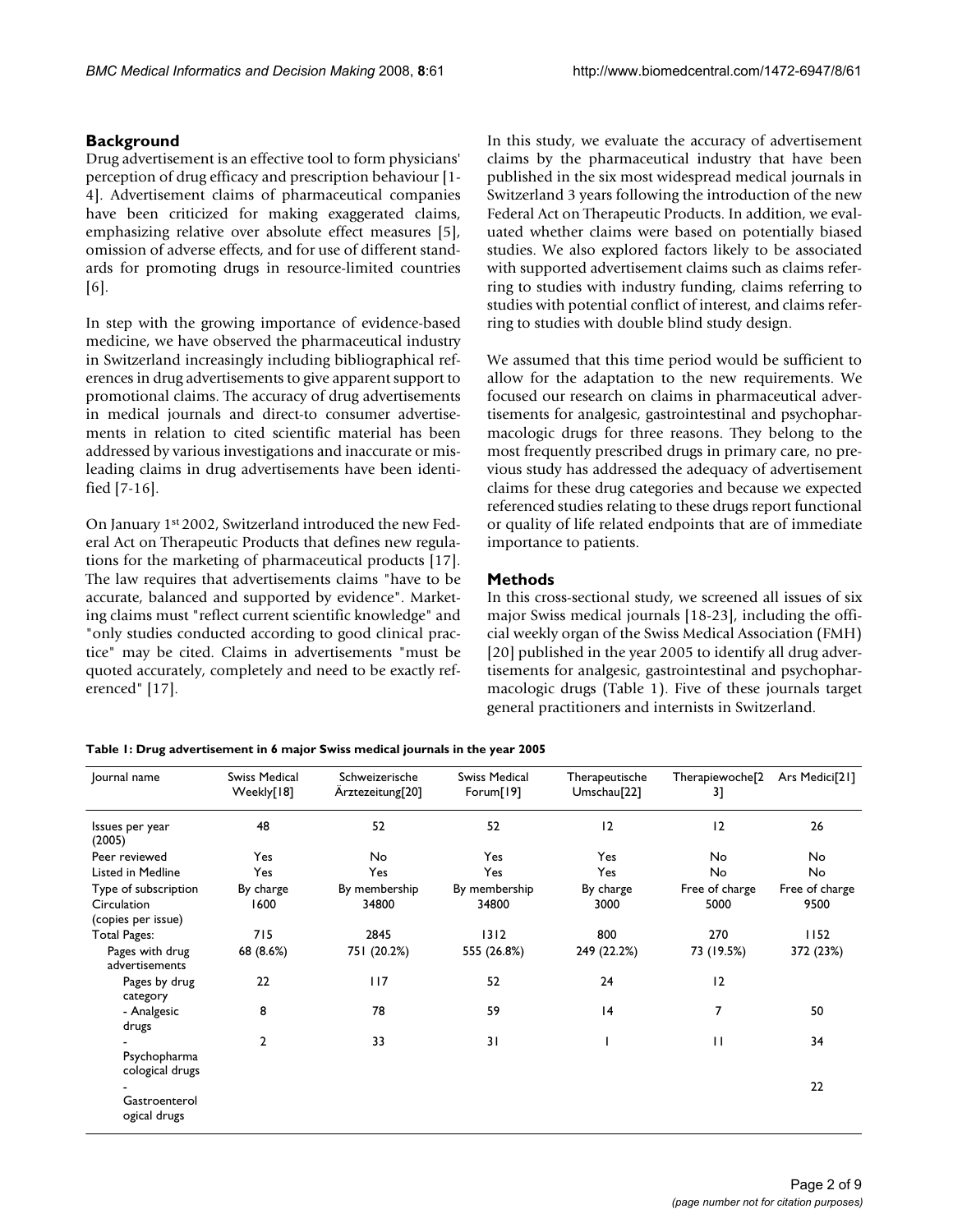Two reviewers first independently quantified the total number of advertisements, and then the number of unique advertisements. Thereafter they independently evaluated all drug advertisements referring to at least one scientific publication according to pre-specified criteria. We abstracted from each cited study data on the type of study (systematic review or meta-analysis, randomised controlled trial, cohort study, case control study, case series, or narrative review), financial source of support, declaration of potential conflict of interest, six quality criteria for randomised controlled trials, the type of study endpoint (clinical or surrogate endpoint) and whether endpoints were specified as primary, secondary, or not pre-specified (post hoc).

Advertisements were independently categorised into the following categories of claims: efficacy, reduction in adverse effects (safety), cost (reduced costs or better costeffectiveness ratio), and dosage/convenience (simplified dosing or ease of use). We then classified claims as supported, not supported or based on potentially biased evidence. Claims with vague or general statements that could not be verified by a referenced study were excluded from our analysis such as claims referring to the Swiss Drug Compendium, the standard reference book for drugs licensed in Switzerland [24].

A claim was rated as not being supported by the cited study, if one of the following criteria applied: false statement, absence of relation, exaggeration of efficacy, unjustified generalization or unjustified transfer to humans. False statement was defined as a statement that contradicted the findings of the cited study. An absence of relation existed if the advertising claim had no relation with the study referenced or the claim made by the advertising could not be inferred from the cited study. A study was rated as exaggerating efficacy if the statement from the advertisement mentioned a higher effect size that did not correspond with the effect size in the original study. Unjustified generalization was defined as an advertising claim that targeted patient groups other than patients evaluated in the cited study (e.g. different age or gender groups). If an effect was observed in-vitro or in animal studies only, we rated the claim as representing an unjustified transfer of results to humans.

An advertising claim was rated as being based on a potentially biased study if the cited study failed at least 3 out of the following 6 quality criteria for the design or reporting of randomised controlled trials: the trial was an open study, where neither the patients nor the physicians or outcome assessor were blinded; if studies provided insufficient information about the presence or absence of concealed treatment allocation; if the number of patients lostto-follow-up was more than 10%; if there were no reasons for drop outs reported; if there was selective reporting of positive outcomes in a study with positive and negative outcomes; and if no intention-to-treat analysis was performed. Furthermore, claims were rated as being based on potentially biased studies if cited studies referred to observational studies or to abstracts of randomised controlled trials that had not gone through a peer-review process; if there was an obvious selection bias (i.e., claim referred to case series, cohort study or to a randomised controlled trial where patients not responding or experiencing side effects to a certain drug were already excluded in the runin-phase of the trial); if the study was based on a post-hoc analysis; and if the cited study was a narrative review (publication bias) unless the claim could be clearly substantiated or proved wrong by the narrative review. A claim was rated as supported if none of the above applied.

Disagreement between the two reviewers concerning the nature of the pharmaceutical claim, the quality of the studies and/or the decision of whether the claim was supported, not supported or based on potentially biased evidence was resolved by consensus. Where no consensus was possible, a third independent reviewer was asked to state his opinion.

The primary outcome of interest was the rate of claims supported, not supported or based on potentially biased evidence. We a priori additionally explored factors likely to be associated with supported advertisement claims such as funding of a study through the industry, potential conflict of interest of study authors, and double blind versus open randomised trials. We assumed presence of conflict of interest when at least one of the listed authors was employed by the drug company producing the marketed drug as evident from address information of each author even though no conflict of interest was officially declared.

# *Statistics*

We used descriptive statistics to report proportions of advertisement claims for each of the evaluated drug groups and to present the proportions of claims as being supported, not supported or being based on potentially biased evidence. We calculated risk ratios to evaluate whether author's conflict of interest or indication of industry funding increase the likelihood of supported claims. Kappa statistics were calculated for the agreement between the reviewers as to the classification of the claims as being supported, not supported or being based on potentially biased evidence [25]. All statistical analyses were conducted using Stata 9.2 (StataCorp, College Station, Texas, USA).

# **Results**

Characteristics of the screened six medical journals are summarised in Table 1. On average, 20% of pages in these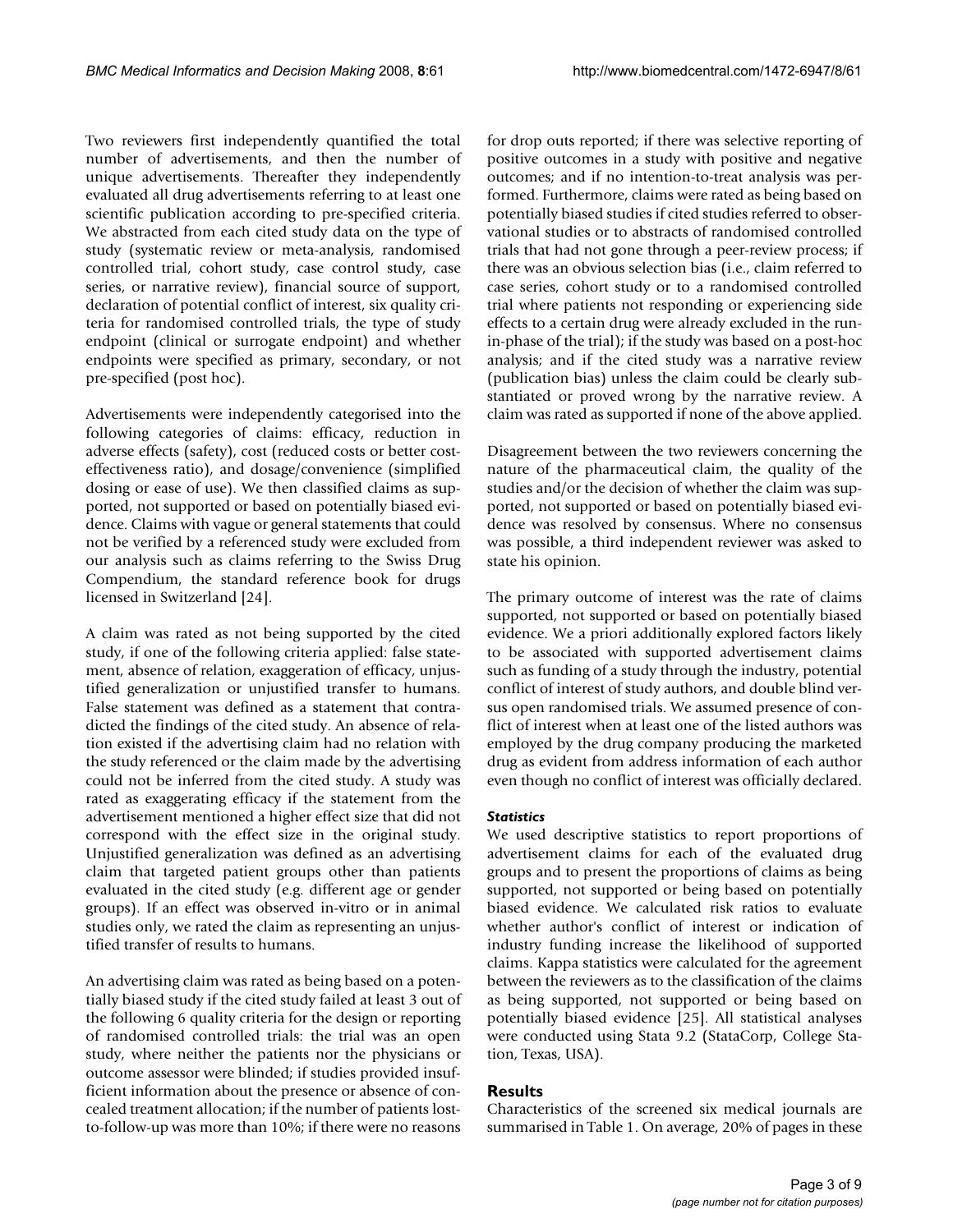journals were allocated to drug advertisements (range 9% to 27%). There were a total of 2068 drug advertisements and of those 577 (28%) promoted analgesic, psychopharmacologic or gastrointestinal drugs. Among them were 323 (56%) advertisements citing at least one reference.

After excluding multiple publications of the same drug advertisement and advertisements with non-informative references such as references referring to the Swiss Drug Compendium only, there remained 29 unique advertisements with at least one reference to a scientific study. All cited studies could be located. The 29 unique advertisements contained 76 distinct claims [Figure 1]. Sixteen of these claims did not refer to clinical studies. Most claims,  $(n = 66, 84%)$  described the qualitative effectiveness of the drug. Six claims (8%) qualitatively praised the drug's safety profile, 3 claims (4%) mentioned dosage advantages, and one claim was about a financial incentive. Among the 60 claims referring to clinical studies some claims quoted multiple references. In total, we were able to evaluate 78 distinct pairs of claims and referenced studies [Table 2]. Referenced studies comprised 51 (65%) randomised controlled trials (RCTs), 10 (13%) narrative reviews, 7 (9%) cohort studies, 4 (5%) meta-analyses or systematic reviews and 6 (7%) other types of studies (e.g.

case series or laboratory studies). Sixty-seven studies (86%) addressed clinical endpoints and 11 studies (14%) reported surrogate endpoints.

Forty-one studies of the 78 claim-study pairs (53%) did not provide any information about the financial source of the study, 35 studies (45%) were industry funded, and one study each was sponsored by a non-profit organization (1%) or combined funding from a profit and a nonprofit organization (1%). No study reported authors' conflict of interest, although we identified a conflict in 47 of studies (60%) where at least one of the listed authors was employed by the drug company producing the marketed drug.

#### *Accuracy of Pharmaceutical Claims*

Thirty-seven (47%) claims were supported and 16 (21%) claims were not supported by the corresponding reference, 25 (32%) claims were rated to be based on potentially biased evidence with no relevant differences between drug groups [Table 2]. The kappa statistics for agreement of claims rated as supported, not supported and being based on potentially biased evidence were 0.77, 0.73, and 0.71, respectively. Reasons for not supported claims were false statements in 4 claims (24%), exaggera-

**Table 2: Non-supported claims and claims based on potentially biased evidence of drug advertisements in major Swiss medical journals in 2005**

|                                                          | Total   |          |          | Supported claims  Not supported claims  Claims based on potentially biased evidence |
|----------------------------------------------------------|---------|----------|----------|-------------------------------------------------------------------------------------|
| Drug claims                                              | 78      | 37 (47%) | 16(21%)  | 25 (32%)                                                                            |
| Analgesic drugs                                          | 32      | 14 (44%) | 10(31%)  | 8(25%)                                                                              |
| Psychopharmacologic drugs                                | 30      | 17 (57%) | 3(10%)   | 10(33%)                                                                             |
| Gastrointestinal drugs                                   | 16      | 6(38%)   | 3(19%)   | 7 (43%)                                                                             |
| Promotional claims                                       |         |          |          |                                                                                     |
| <b>Effectiveness</b>                                     | 66(85%) | 31 (84%) | 14 (88%) | 21 (84%)                                                                            |
| Safety                                                   | 6(8%)   | 2(5%)    | 1(6%)    | 3(12%)                                                                              |
| Dosage/convenience                                       | 3(4%)   | 1(3%)    | 1(6%)    | 1(4%)                                                                               |
| Neutral                                                  | 2(3%)   | 2(5%)    |          |                                                                                     |
| Costs                                                    | 1(1%)   | 1(3%)    |          |                                                                                     |
| Type of non-supported claim                              |         |          |          |                                                                                     |
| False statement                                          |         |          | 4(25%)   |                                                                                     |
| Exaggeration                                             |         |          | 4 (25%)  |                                                                                     |
| Unjustified generalization                               |         |          | 3(19%)   |                                                                                     |
| Absence of relation                                      |         |          | 3(19%)   |                                                                                     |
| Unjustified transfer to humans                           |         |          | 2(13%)   |                                                                                     |
| Type of claims based on potentially biased               |         |          |          |                                                                                     |
| evidence                                                 |         |          |          |                                                                                     |
| Abstract only                                            |         |          |          | 9(36%)                                                                              |
| Selection bias                                           |         |          |          | 6(24%)                                                                              |
| Publication bias                                         |         |          |          | 5(20%)                                                                              |
| Information of $\geq 3$ quality items of RCT*<br>missing |         |          |          | 4(16%)                                                                              |
| Post hoc analysis                                        |         |          |          | 1(4%)                                                                               |

RCT\*, randomised controlled trial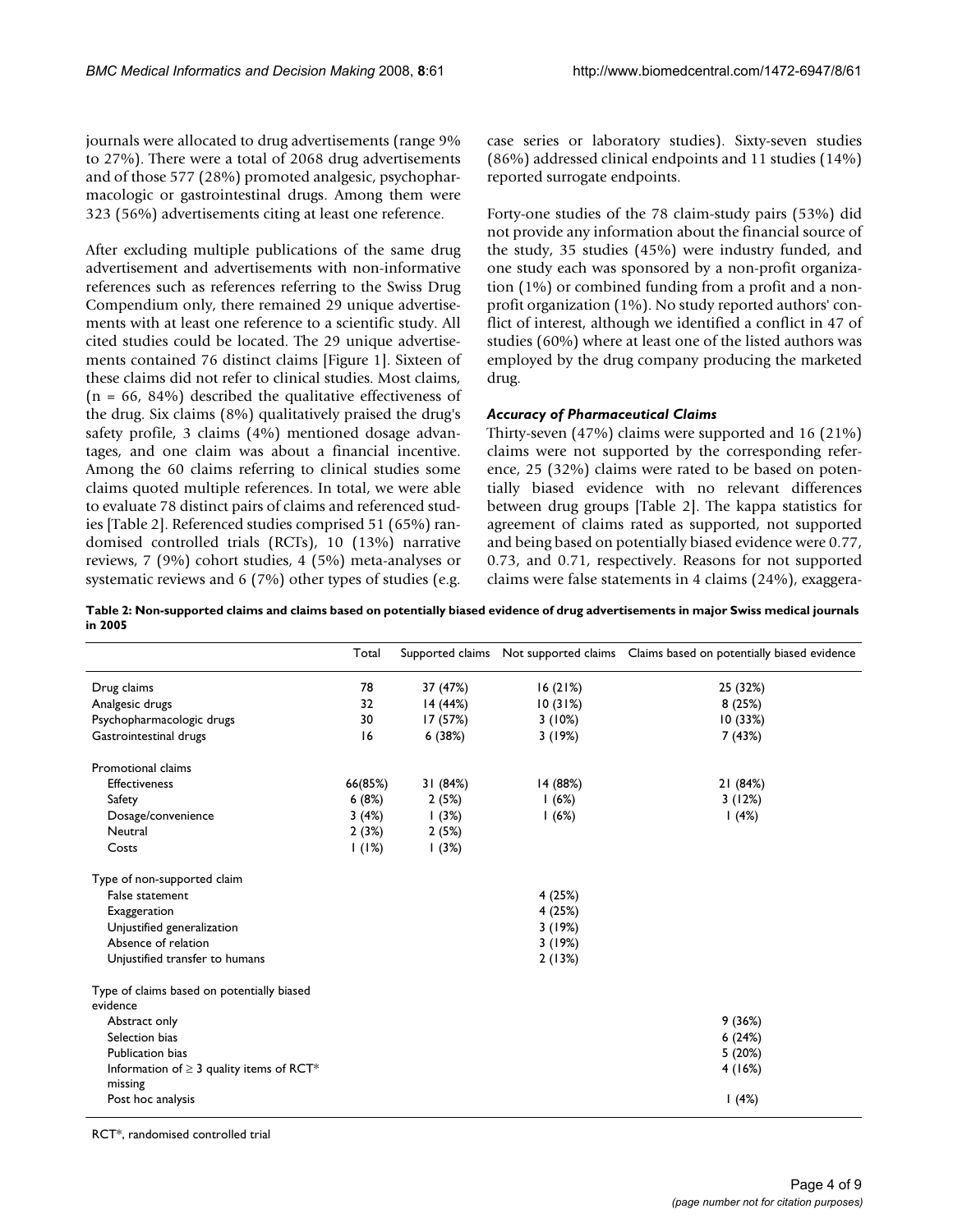

#### Figure 1

**Number of advertisements and claims with references in the study**. \* The Swiss Drug Compendium is the standard reference book for drugs licensed in Switzerland [29].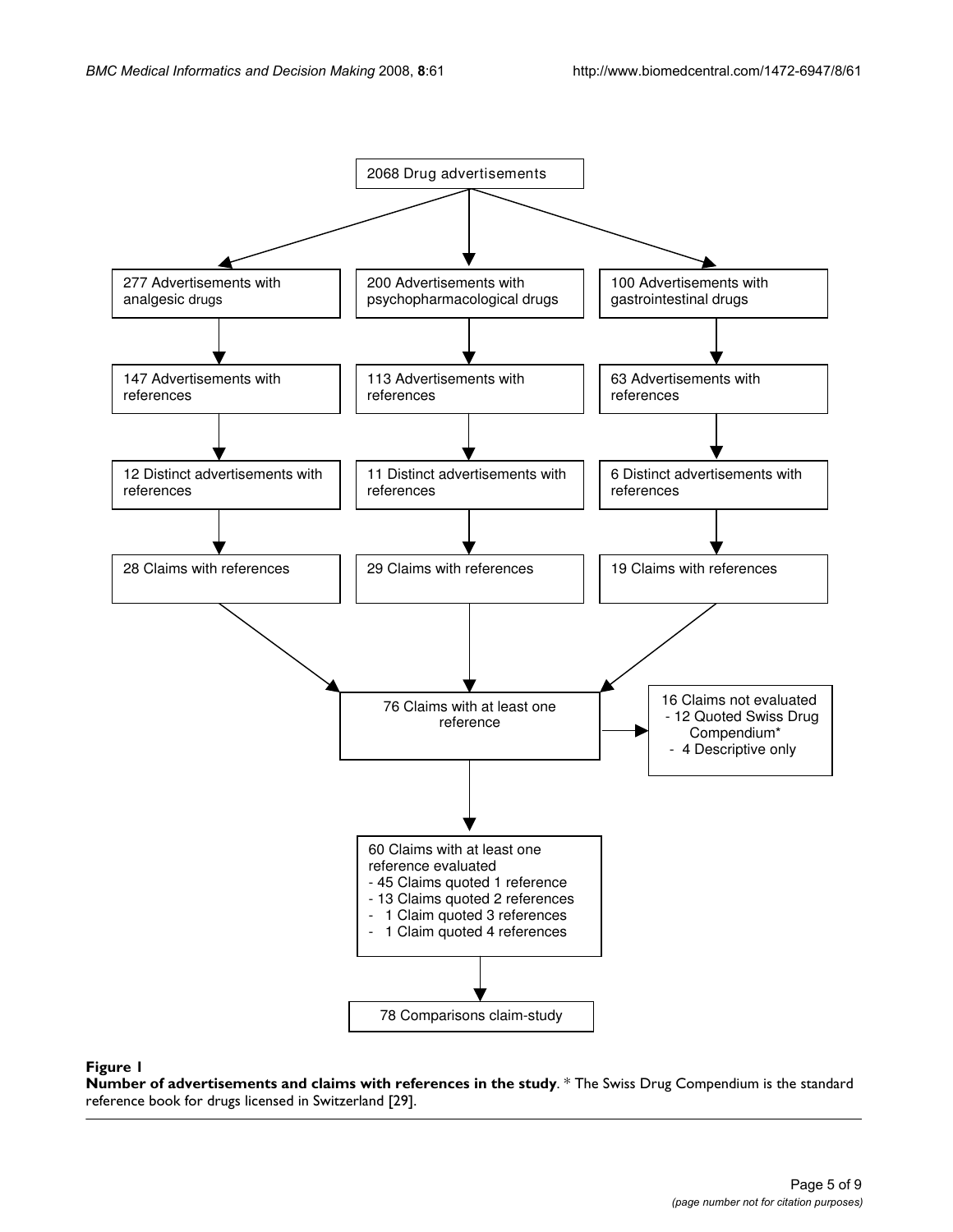tions of efficacy in 4 claims (24%), unjustified generalizations in 3 claims (19%), absence of relation in 3 claims (19%), and unjustified transfer to humans in 2 (13%) claims. Reasons for potentially biased claims were claims referring to abstracts only ( $n = 9$ , 36%), to studies with selection bias ( $n = 6$ , 24%), to studies suffering from publication bias ( $n = 5$ , 20%), to randomised trials with three or more quality criteria not being reported  $(n = 4, 16\%)$ , and to one study reporting a post-hoc analysis  $(n = 1,$ 4%). Examples of each category of not supported or potentially biased claims are provided in Tables 3 and 4. For example, a striking unjustified transfer to humans was a claim for Duspatalin® (mebeverine) stating that Duspatalin® "is effective in all cases of irritable bowel syndrome" with a reference to a study investigating the drug's effect in the bowel of pigs [26]. Another advertisement promoting Duphalac® (lactulose) as having a "fast and permanent effect in constipation" referred to a study limited to evaluation of the effect of lactulose on the composition of bowel flora [27].

#### *Association of claims referring to industry-funded studies and studies with potential conflict of interest with supported advertisement claims*

Advertisement claims were more likely to be supported by referenced studies where at least one author had a conflict than studies without identified conflict of interest (RR 1.52, 95% CI 1.07–2.17). Similarly, claims were more likely to be supported by referenced studies with identified funding than studies not indicating the source of funding (RR 1.50, 95% CI 0.98–2.28).

There were 51 randomised controlled trials among the referenced studies. In 21% of these trials random allocation was concealed, 92% were double blind trials, only 6% reported blinded outcome assessment, 51% reported complete description of all losses to follow-up and withdrawals, 23% reported a lost to follow-up of less than 10%, and 75% of trials were analyzed according to the intention-to-treat principle. There was a trend that claims referring to studies with double blind design were more likely to be supported than trials with an open design (RR 1.15, 95%CI 0.94–1.41).

# **Discussion**

In this representative survey on the accuracy of pharmaceutical claims in medical journals in Switzerland, only 47% of all claims for analgesic, gastrointestinal and psychopharmacologic drugs were supported by the referenced study. More than half of all claims were not supported or based on potentially biased information. In our opinion, these claims are in violation of the Federal Act on Therapeutic Products regulating the marketing of medical drugs in Switzerland.

We assessed all pharmaceutical claims referring to analgesic, gastrointestinal and psychopharmacologic drugs for the year 2005 in all issues of six major medical journals in Switzerland according to predefined criteria. The agreement between the two independent reviewers with respect to the classification of claims into the three categories of being supported, not supported or based on potentially biased referenced studies was substantial, thereby increasing the credibility of our assessment [25].

Our study has a few limitations. Only a small fraction of all advertisements contained claims referring to scientific studies. Thus, our analysis is based on relatively few pairs of claims and referenced studies. Our systematic search identified 323 advertisements referring to analgesic, gastrointestinal and psychopharmacological drugs citing at least one reference. Claims with vague or general state-

| Type                                 | Drug                                | Claim                                                 | <b>Reference</b>                                            | Reasons for non-support                                                                                                                       |
|--------------------------------------|-------------------------------------|-------------------------------------------------------|-------------------------------------------------------------|-----------------------------------------------------------------------------------------------------------------------------------------------|
| <b>False statement</b>               | Tilur <sup>®</sup> (Acemetacin)     | As effective as the best, as<br>safe as the           | Leeb et al. Orthopädie 33:<br>1032-1041, 2004               | Only comparator to<br>acemetacin was diclofenac<br>which is neither the most<br>effective nor the safest non-<br>steroidal antirheumatic drug |
| <b>Exaggeration of</b><br>efficacy   | Relpax <sup>®</sup> (Eletriptan)    | Eliminates pain                                       | Sandrini G et al. Neurology<br>59:1210-1217, 2002           | At 24 hours only 24%(40 mg)<br>and 29%(80 mg) of patients<br>treated with eletriptan were<br>pain-free                                        |
| <b>Unjustified</b><br>generalization | $Xefo(6)$ (Lornoxicam)              | Safe for heart and<br>circulation                     | Tsurko V et al. Ter Arkh<br>74:63-6, 2002                   | Only blood pressure and heart<br>rate measured. No hard<br>endpoints evaluated                                                                |
| <b>Absence of relation</b>           | Duphalac <sup>®</sup> (Laktulose)   | Fast and permanent effect<br>on constipation          | Ballongue et al. Scand   Gast<br>32 Suppl. 222: 41-44, 1997 | Constipation not an outcome<br>of the study.                                                                                                  |
| Unjustified transfer to<br>humans    | Duspatalin <sup>®</sup> (Mebeverin) | Effective in all cases of<br>irritable bowel syndrome | Boisson   et al. Chir.<br>Digest.16: 289-292, 1987          | Animal study (pigs)                                                                                                                           |

#### **Table 3: Examples of not supported claims**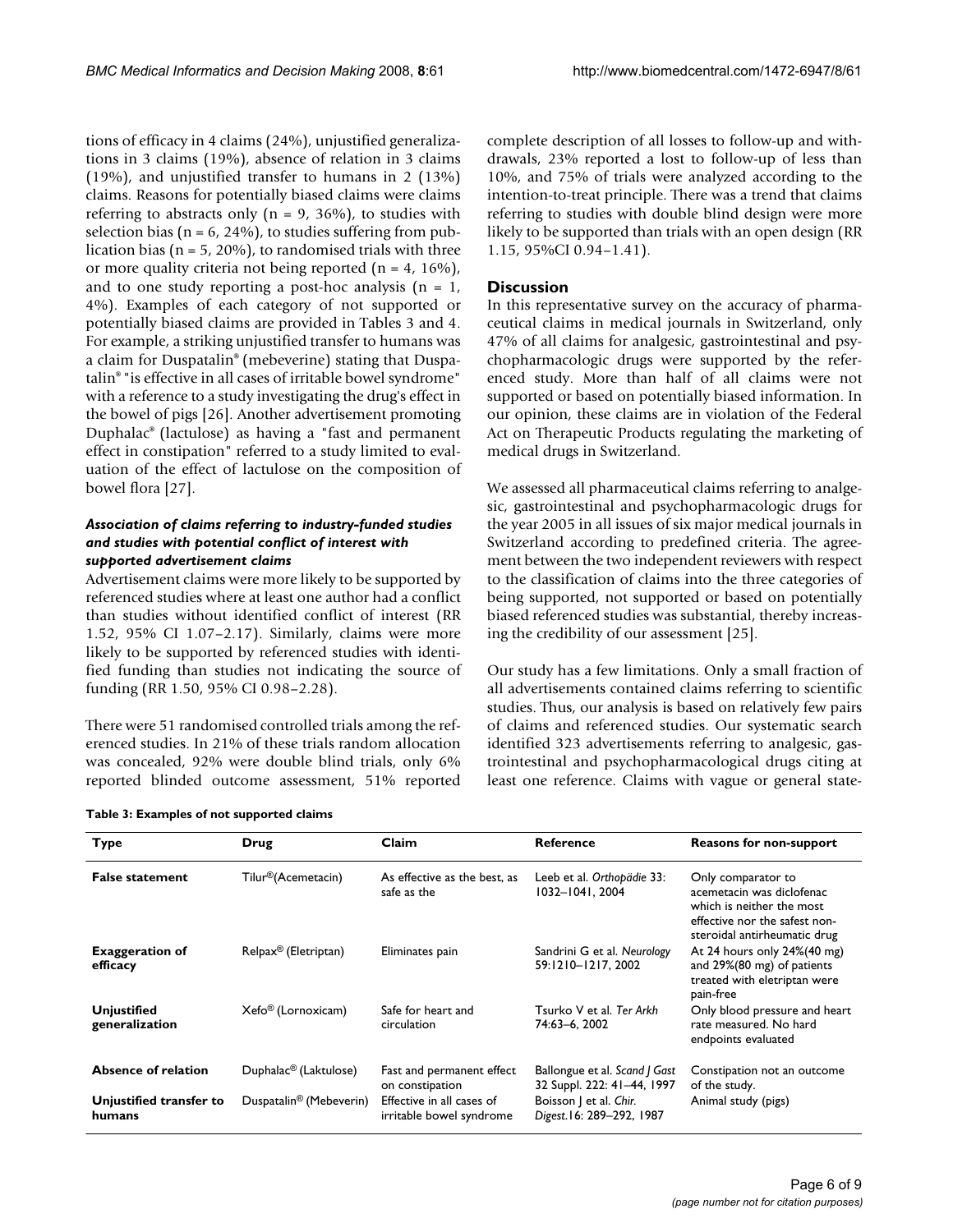| <b>Type</b>                            | Drug                                | Claim                                                                        | <b>Reference</b>                                                     | Reasons for potential bias                                                                                                                                             |
|----------------------------------------|-------------------------------------|------------------------------------------------------------------------------|----------------------------------------------------------------------|------------------------------------------------------------------------------------------------------------------------------------------------------------------------|
| <b>Abstract</b>                        | Pantozol <sup>®</sup> (Pantoprazol) | Similar healing of reflux<br>disease as omeprazol 20 mg                      | Bardnan KD et al.<br>Gastroenterology<br>116(Suppl.4II): A 118, 1999 | Abstract, open study, no<br>blinded outcome assessment                                                                                                                 |
| <b>Selection Bias</b>                  | Neurodol <sup>®</sup> (Lidocaine)   | Neurodol tissugel reduces<br>pain and allodynia in<br>postherpetic neuralgia | Meier T et al., Pain 106:<br>$151 - 158, 2003$                       | Selection bias (only patients<br>who had already successfully<br>been treated with lidocaine<br>for more than I month were<br>included in study), very few<br>patients |
| <b>Publication bias</b>                | Lamictal <sup>®</sup> (Lamotrigine) | Well tolerated                                                               | Bowden CL et al. Drug<br>Safety 2004; 57: 173-184                    | Narrative review, possible<br>publication and selective<br>reporting of evidence bias                                                                                  |
| At least 3 quality<br>criteria missing | Zoloft <sup>®</sup> (Sertraline)    | Increases cognitive capacity                                                 | Newhouse PA et al. J Clin<br>Psych 2000;61:559-68                    | High drop out rate(>30%), no<br>descriptions of losses to<br>follow-up, selective reporting<br>of positive outcomes                                                    |
| Post hoc analysis                      | $ arsin®$ (St. John's word)         | Similar efficacy as synthetic<br>antidepressants                             | Brenner R et al. Clinical<br>Therapeutics 22: 411-419,<br>2000       | Post-hoc analysis, only 15<br>patients in each group, no<br>sample size calculation                                                                                    |

| Table 4: Examples of claims based on potentially biased evidence |  |  |
|------------------------------------------------------------------|--|--|
|------------------------------------------------------------------|--|--|

ments that could not be matched to a referenced study were excluded from our analysis. After excluding multiple publications of the same advertisement, we ended up with 78 pairs of claims and referenced studies, because advertisements of the same product were repeatedly placed in several issues of medical journals. We did not calculate kappa statistics for all classifications, but limited them to the classification of the claims as being supported, not supported or being based on biased evidence. For several reasons, we limited our assessment of the accuracy of pharmaceutical claims to drugs that are very frequently used in primary care for treatment of functional disorders that are of immanent and immediate importance to patients. The accuracy of pharmaceutical claims referring to lipid-lowering and antihypertensive drugs has already been assessed recently [6]. Furthermore, we hypothesized that referenced studies relating to analgesic, gastrointestinal and psychopharmacologic drugs may be more prone to biased interpretation than studies relating to lipid-lowering and antihypertensive drugs. Outcomes such as reduction in pain or symptom scores are harder to quantify and may not be as reliable as opposed to outcomes in cardiovascular studies such as mortality or myocardial infarction. However, in a study by Villanueva et al. assessing the accuracy of all advertisement claims for antihypertensive and lipid-lowering drugs in six Spanish medical journals [6], 44% of promotional statements were not supported by the cited reference study, only slightly less than in our study. We used a very similar methodology to rate advertisement claims like in this study from Spain, but expanded the assessment on quality aspects of referenced trials. In the study by Villanueva [6], the most common reason for not supported claims were recommendations to use the drug in a patient group other than the one assessed in the referenced study. In our survey, the most common reasons for not supported claims were false statements and exaggeration of efficacy. These differences might be explained by the type of drugs evaluated. Antihypertensive and lipid-lowering drugs are often evaluated in large scale randomised controlled trials of highly selected patients powered for clinical endpoints such as myocardial infarction and overall mortality. Therefore in the context of aggressive marketing and expansion of drug use misquotes are more likely to be related to extrapolation of effects to patient populations not included into the original trials. In contrast, studies on analgesic gastrointestinal or psychopharmacologic drugs are more often evaluated in smaller trials with endpoints such as pain and symptom relief or quality of life. These endpoints are often difficult to interpret for clinicians in the context of the clinical relevance and thus make them more prone to reports of exaggerated efficacy or false statements.

In a Finnish study assessing the quality of marketing claims medical journals published in Finland in 2002 [12], only 2% of marketing claims were rated as being supported by strong scientific evidence. The extremely low proportion of supported claims in that study, however, is explained by the fact that authors rated a high number of marketing claims with vague or emotional statements (68% of all assessed claims) as not supported by the refer-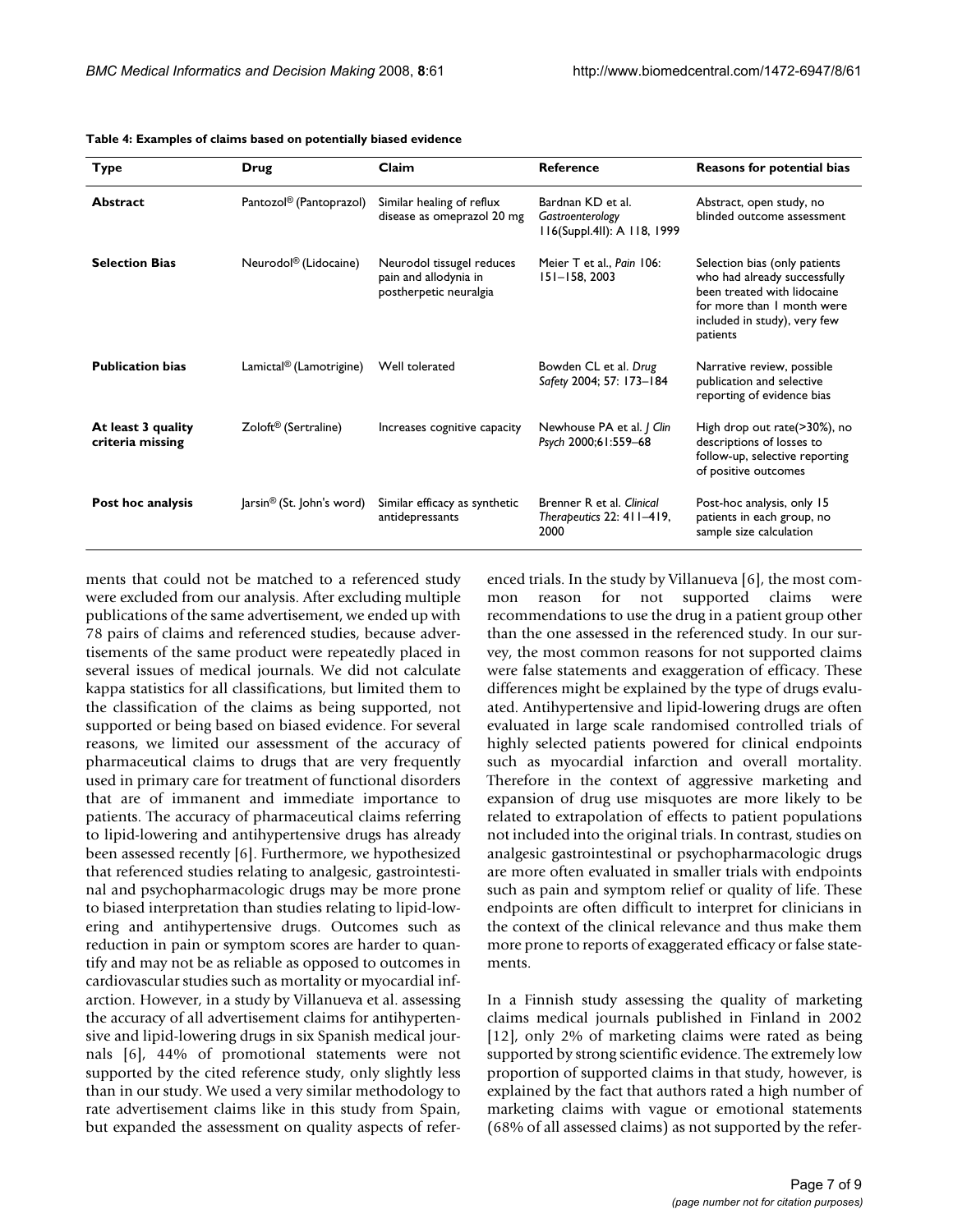enced study. In contrast, we excluded claims with vague or general statements that could not be verified by a referenced study from our analysis such as purely descriptive claims referring to the Swiss Drug Compendium, the standard reference book for drugs licensed in Switzerland [24].

In a study evaluating claims of rheumatologic drug advertisements in four rheumatologic specialist journals, 74% claims were rated as being poorly supported and 8% as being misleading [28]. However, this study included all claims with references that related to data on file or official prescribing information which then were rated as poor evidence support whereas we excluded all claims with references to prescribing or on file information.

We found that studies with conflict of interest and studies stating industry funding were more likely to support the corresponding claim, although this particular information was missing in the majority of studies. Thus, in this survey active involvement of the drug manufacturer in the study seems to be associated with more accurate citation of study findings and more directive and professional marketing. However, some of these studies may still have been biased in ways we could not detect by looking at study reports alone.

Our findings demonstrate that in Switzerland many pharmaceutical advertisement claims referencing scientific information currently do not accord with the Federal Law on Therapeutic Products [17] and indicate a problematic discrepancy between current legislation and the existing passive control mechanisms for the adequacy of drug advertisements. Publishers of medical journals do not take responsibility for the content of advertisement claims and usually exert only rudimentary controls to avoid the publication of offensive, aggressive, or exaggerated advertisement claims. Swissmedic, the Swiss Agency for Therapeutic Products, is responsible to take legal action against violation of the Federal Act on Therapeutic Products. The agency must react when informed about inaccurate pharmaceutical advertisement claims, but has no system in place to actively survey the adequacy of advertisement claims of pharmaceutical companies for example by random sample checking. This is particularly problematic since drug advertisement is known to influence prescription patterns of physicians. Although physicians perceive themselves as paying little attention to drug commercials, some evidence suggests that prescription patterns of physicians may be influenced by drug advertisements [4,29- 34].

Our study has important implications. Physicians should not trust pharmaceutical advertisement claims even when they are referring to scientific studies. Physicians need to

be aware that the pharmaceutical industry may use drug advertisements to influence prescription patterns even when this results in distortion of scientific facts. The pharmaceutical industry should be more responsible and more meticulous in making sure that pharmaceutical claims referring to scientific studies are quoted accurately. Given the magnitude of unsupported drug claims observed in our study, Swissmedic and similar organizations in other countries should be required to take an active monitoring role in checking the accuracy of drug advertisements. Legal health entities, the pharmaceutical industry and publishers of medical journals may need to be held responsible to develop and promote minimal standards for the publication of pharmaceutical drug advertisements. Control mechanisms that may be reasonably applied like for example a random peer review process according to a standardized checklist should be adopted. Recently, a checklist for reporting an abstract of a randomized trial has been suggested as a mean to provide the necessary details and clarity in abstracts allowing readers to assess the validity and applicability of randomised trial results[35]. A similar instrument could add to create standards to improve the accuracy of information provided in drug advertisement claims.

# **Conclusion**

We conclude that less than half of all advertisement claims for analgesic, gastrointestinal or psychopharmacologic drugs published in Swiss medical journals were supported by the referenced studies. Physicians need to be aware that they can not blindly trust drug advertisement claims even when they seem to refer to scientific studies. In our opinion, legal actions such as administrative fines may be required to ensure systematic monitoring of the accuracy of pharmaceutical marketing claims in order to improve the accuracy of pharmaceutical advertisement claims in the future.

# **Competing interests**

The authors declare that they have no competing interests.

# **Authors' contributions**

MGS interpreted the data and helped drafting the manuscript. HCB interpreted the data and revised it critically for important intellectual content. AJN designed the study, performed the statistical analysis, and drafted the manuscript. All authors read and approved the final manuscript.

We assure that all authors included on a paper fulfil the criteria of authorship. In addition we assure that there is no one else who fulfils the criteria but has not been included as an author. AJN is the guarantor of this manuscript.